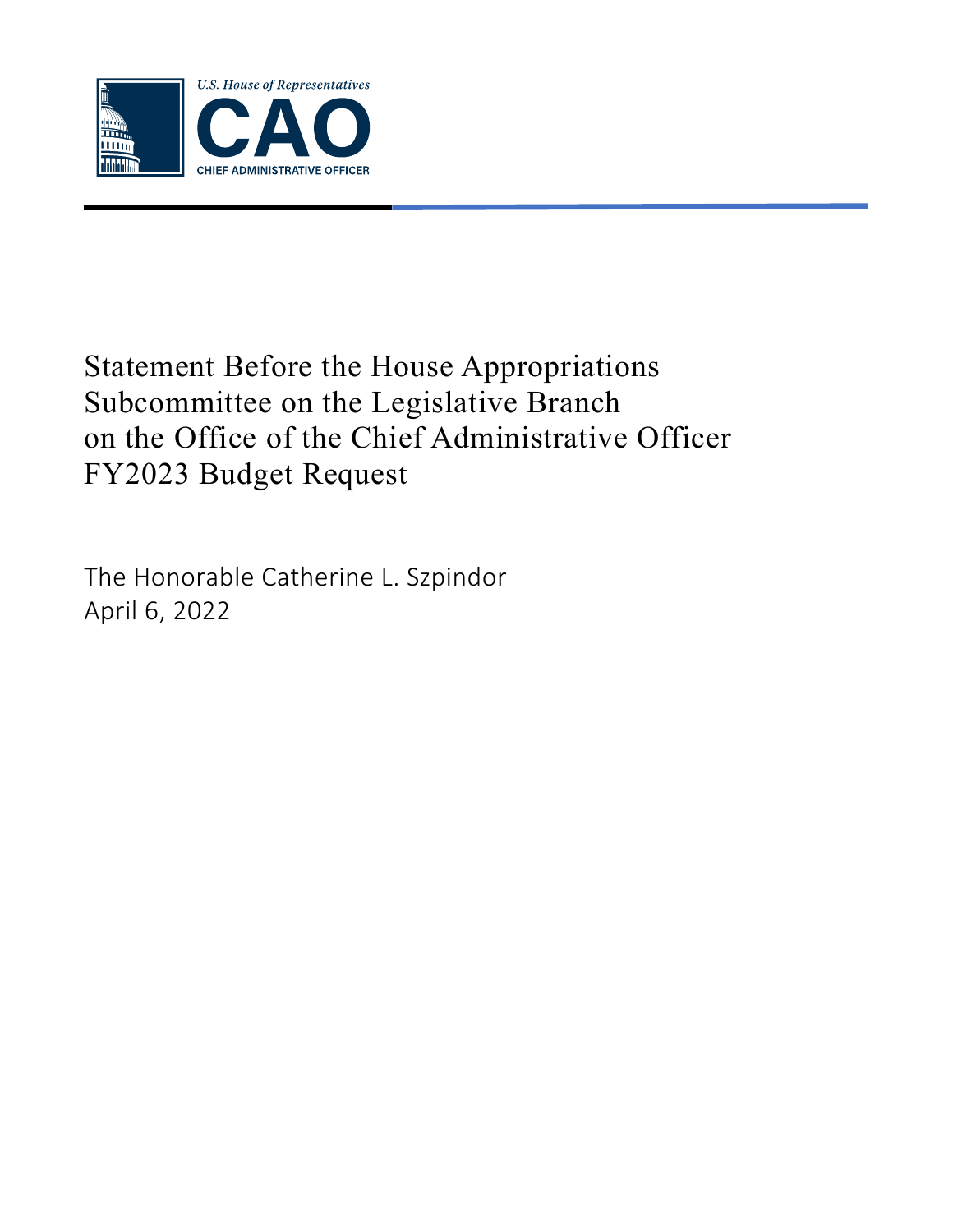Chairman Ryan, Ranking Member Herrera Beutler, and Members of the Subcommittee, thank you for this opportunity to present the **fiscal year (FY) 2023 priorities and subsequent budget request of \$211.2 million for the Office of the Chief Administrative Officer (CAO)**.

I would also like to thank the Subcommittee for your continued support of the CAO and its talented and dedicated staff. We are now two years into the COVID-19 pandemic during which the support and services provided by the CAO have been critical to ensuring the continued and successful operations of the U.S. House of Representatives. During the past two years, the CAO has provided resources for Members and staff across the House to ensure they can carry out their Constitutional duties, while also providing resources and services to support them in their professional development, as well as their mental and physical health.

As the House continues to navigate a hybrid of in-person and remote work, the CAO continues to deliver, expand, and strengthen the services we provide the House – from ensuring on-campus and remote network connections remain secure; to providing counseling and well-being resources for Members and staff; to facilitating coaching and training designed specifically for the unique job roles at the House; to building, repairing, delivering, and installing furniture; to processing payroll and benefits for all House staff.

# **CAO'S GUIDING PRIORITIES**

The CAO remains committed to its mission to serve the House community by providing administrative, technical, and operational solutions so Members can perform their Constitutional duties while guided by our organizational motto: **Member Focused. Service Driven**.

To realize our vision to be an essential resource for every Member of the People's House, the organization continues to focus on four priorities: 1) improve communications with Members and staff; 2) institute rigorous planning, prioritization, and execution of projects; 3) enhance its support of the well-being of House employees; and 4) promote and foster an inclusive and diverse workplace within the CAO.

# **FISCAL YEAR 2023 BUDGET REQUEST**

I am grateful for the opportunity to highlight the important work of the CAO, as well as how the CAO's FY23 budget request will enable the organization to improve its existing services and offer new ones to meet the needs of the House community. The FY23 budget request for the CAO is \$211.2 million, an increase of \$18 million, or approximately 9 percent, above the FY22 enacted funding level.

The increase includes: \$5.9 million for critical technology initiatives, including strengthening the security of House cloud resources and improving and modernizing services like the House network, innovative improvements to Member office technologies by the new House Digital Service team, and development and operational support expenses for the Appropriations Submission Application. This increase will also fund the deployment and expansion of House data storage and bolster data archival and retrieval services.

Additionally, \$5 million of the requested increase for new initiatives from various CAO business units is redefined to the CAO's new Emerging Projects Investment Fund. The investment fund is for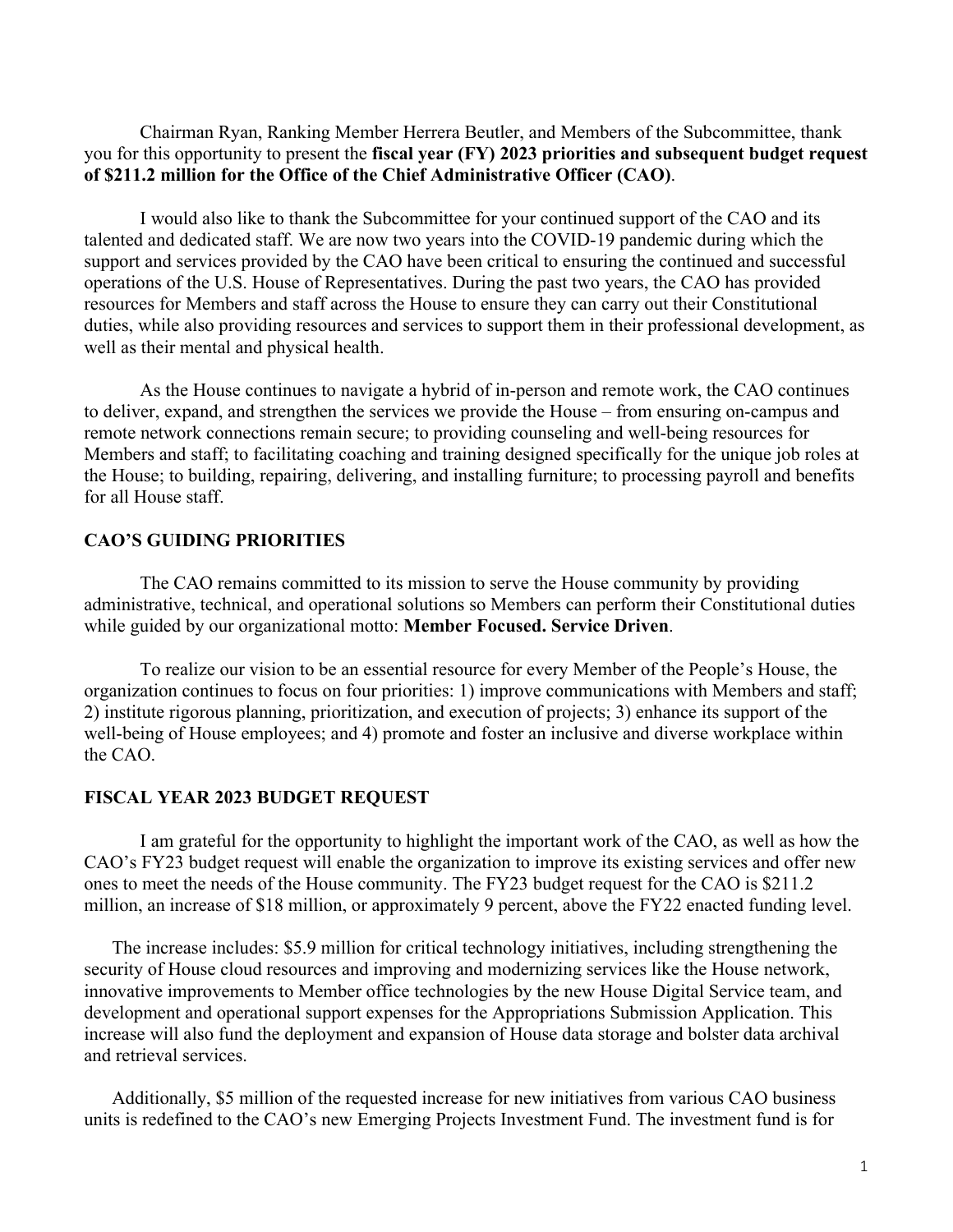high-priority, high-impact projects that are requested or identified by CAO leadership; House Leadership; or key stakeholders like this Subcommittee, the Committee on House Administration, and the Modernization Committee. This Emerging Projects Investment Fund will provide accountability for specific requested projects, ensuring the CAO makes wise investments that directly meet the priorities of the House. The fund provides early-stage capital to closely examine project requests, identify required resources, and fully determine the total cost of a project. This fund also gives the CAO the ability to compare the utility of each requested project with others that are "in the pipeline" to ensure all our projects create as much impact as possible for the House community.

An additional \$1.3 million is requested to provide our Logistics and Support team with further contractor support and equipment needed to conduct district offices inventories, the CAO TV Program, and acquiring and delivering new furniture.

The FY23 budget request includes \$5.8 million, or a 6.5 percent increase, in current personnel funding for staff longevities and a projected 4.6 percent cost of living adjustment.

Our FY23 budget request is consistent with our FY22 budget request in seeking an increase of 9 percent over the previous year. This requested increase in funding for the CAO is, in part, because the supplemental funding to support remote proceedings is no longer available for some of our operations necessitated by a hybrid in-person/remote work environment. We anticipate these remote tools and technologies will be needed for continued House operations.

# **PROTECTING THE HOUSE**

The CAO's Office of Cybersecurity is charged with protecting more than 12,000 Members and staffers who access the House network, systems, and data from across the country on over 40,000 separate devices. Now, possibly more than ever, a strong cybersecurity posture is critical to protect the House against cyberthreats constantly present domestically and around the world. In FY23, Cybersecurity will continue to secure, monitor, and support the House Cloud platform that is vital to continuing on-campus and remote House operations. Additionally, the team will bolster House Network Access Control, which ensures only approved devices can access the House network and data, ensuring no malicious devices can connect to or exploit House resources. The Cybersecurity team also works directly with Member offices to provide cybersecurity briefings at their request.

# **MODERNIZING HOUSE TECHNOLOGY**

At the recommendation of the Select Committee on the Modernization of Congress, the CAO established an innovative House Digital Service team that will work to modernize House technology services and resources, making them accessible and user-friendly for Members and staff. This team will work differently than our more traditional enterprise-focused IT teams. It will closely observe and collaborate with Member office staff to identify their unique challenges and quickly develop solutions to meet those challenges using modern technology. The team will bring cutting-edge, private-sector ideas and practices with the freedom to experiment and innovate. House Digital Service will also leverage modern practices and technologies to rapidly test, build, and deploy production-grade software and deliver better products and services for the House.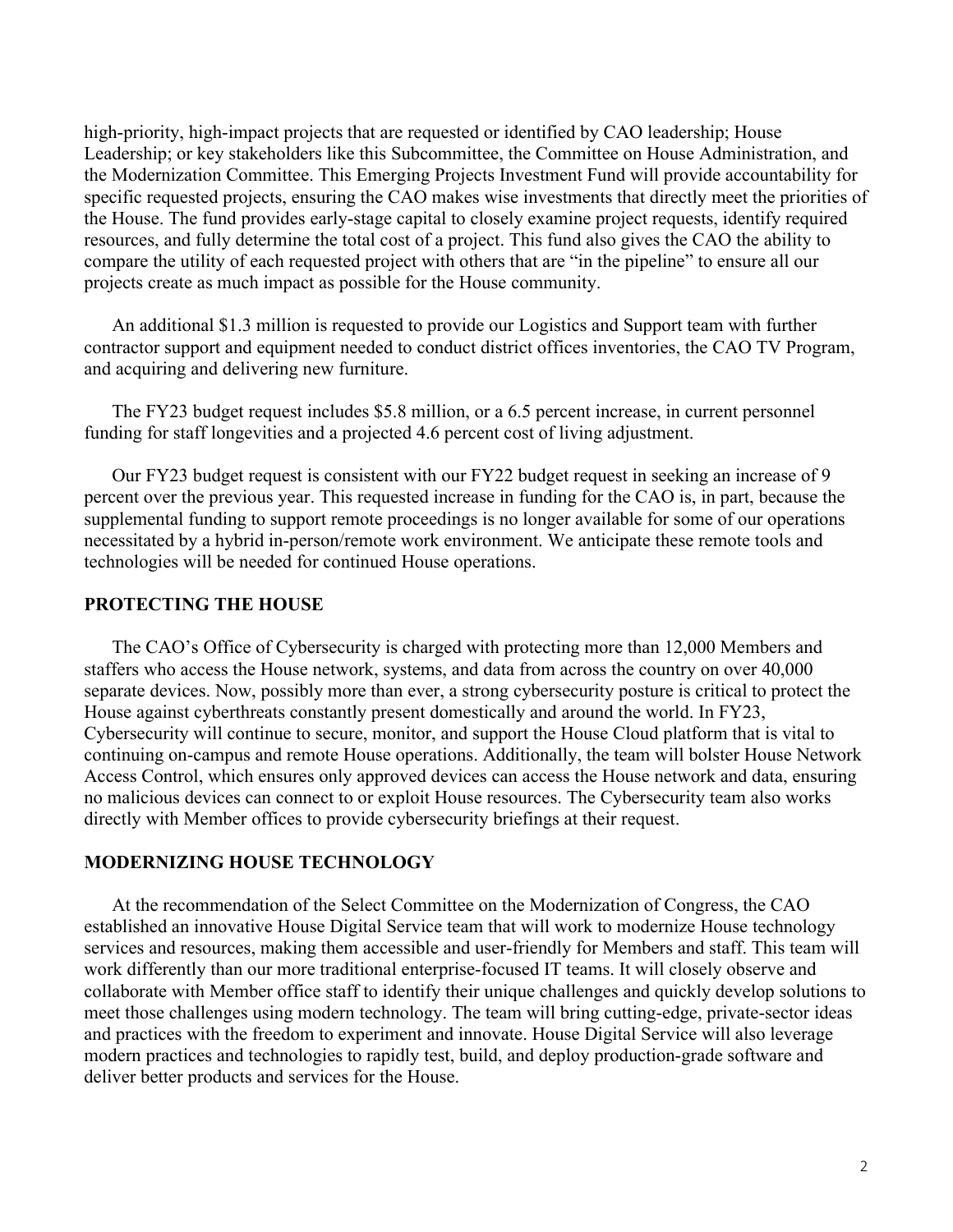The CAO is focused on additional ways to modernize House technology. Our Finance and House Information Resources teams are developing and deploying a new expense reimbursement submission, tracking, and approval system, called My Expenses. This tool will automate expense report submission and approval and will replace the need for wet signatures with the ability to approve reports through a mobile and desktop app. My Expenses will be rolled out to Member offices in waves beginning in April 2022. Starting in January 2023, the tool will be rolled out to Committee offices.

Another modernization effort was the 2021 launch of Quill, the popular e-signature platform for Congressional group letters. The tool, originally developed by the Senate, was modified for the House and is now helping staff create letters, gather signatures, and track progress of letters from start to finish. I am very pleased the Appropriations Committee has now required Member offices to use Quill to e-sign Community Funding Project requests. Our modernization efforts will continue to focus on simplifying and easing many administrative functions at the House. For example, during FY23, the CAO will improve the onboarding and offboarding of House staff by incorporating digital signature technology to simplify various processes.

#### **TASK FORCE ON A DIVERSE AND TALENTED HOUSE WORKFORCE**

Work in FY23 will also entail the continued growth of the Task Force on a Diverse and Talented House Workforce, in conjunction with this Subcommittee, the Select Committee on the Modernization of Congress, the Committee on House Administration, my fellow House Officers, and other stakeholders. Established at the direction of this Subcommittee, the Task Force, comprised of 25 staff from across the House, is working to improve human resources management practices throughout the House, including how it recruits, develops, and retains a diverse and talented workforce.

The Task Force is currently examining benefits, staff training, and possible workforce data improvements, including compensation and diversity data. This work is incredibly important, and working together with our fellow House colleagues, this Task Force will be an effective team focused on accomplishing the goals laid out by this Subcommittee.

During FY23, the Task Force will continue to explore opportunities to improve data about the House workforce. It will also study benefits and efforts that could improve staff retention. This will include developing a list of all known benefits currently available to House staff, as well as a review of potential benefits that could be offered.

#### **HUMAN RESOURCES SUPPORT FOR THE HOUSE**

The CAO will continue to grow its House Human Resources Hub (HR Hub). Officially launched in August 2021, the HR Hub now contains more than 125 documents, tools, and other assets. Content within the HR Hub is organized into three categories: **Hiring, Developing**, and **Retaining**. As of February 2022, the HR Hub has been visited over 7,000 times with nearly 3,000 documents downloaded.

The HR Hub will continue to expand to include additional resources, such as formal job descriptions and interactive career paths for the most common roles in Member offices. The CAO will also launch the House Resume Bank – a component of the HR Hub – where prospective applicants can submit their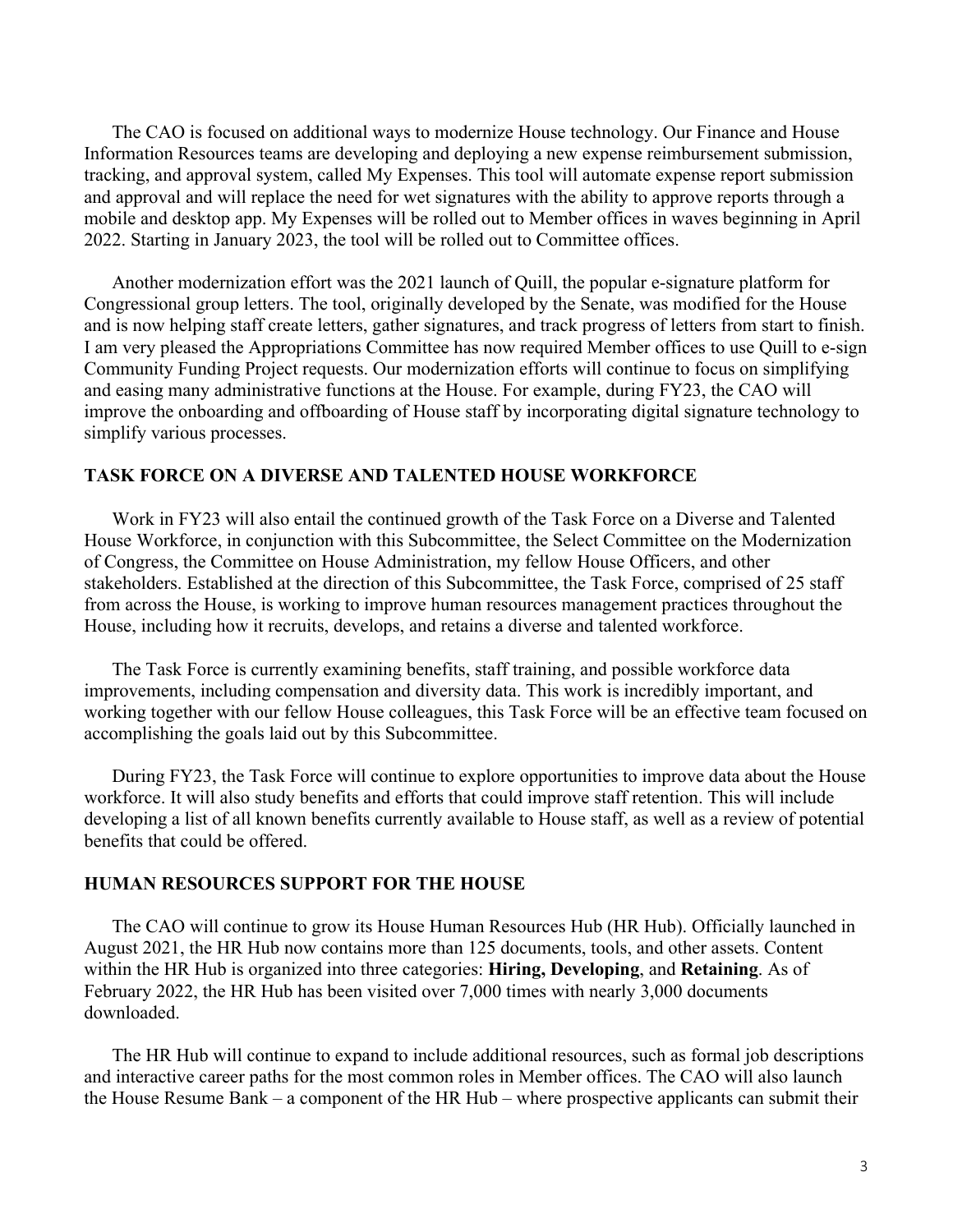resume for specific job roles. House offices can then pull candidates from the House Resume Bank based on their hiring needs and preferences.

I would also like to focus on the HR activities specific to my organization. We are working to improve our efforts to attract diverse talent to join the CAO. In addition to posting all CAO job openings on the Professional Diversity Network, which includes access to over 30 diversity-focused job boards, the CAO Human Resources team also attends job fairs sponsored by professional associations, affinity groups, colleges, and universities. In support of our diversity-focused recruitment efforts, the CAO has attended 17 in-person and virtual job fairs since 2019.

In 2022 and 2023, we will take further significant steps to increase our recruiting and outreach efforts specifically focused on diversity. The Human Resources team will appoint a staffer to manage and lead the CAO's diversity recruiting and outreach efforts, attend a minimum number of diversityfocused job fairs and events to recruit talent to the CAO, and use CAO social media to promote our job opportunities in new ways. The CAO will also establish a formal internship program to identify, hire, and develop entry-level talent.

# **WELL-BEING AND EMPLOYEE ASSISTANCE**

We are grateful for the \$500,000 in supplemental funding that this Subcommittee provided us in FY21 to expand employee assistance and well-being resources for the House during the trying days of the COVID-19 pandemic.

The CAO remains committed to supporting the well-being of House staff. Through its Office of Employee Assistance (OEA) and House Center for Well-Being, the CAO offers a wide array of support services and resources focused on improving and maintaining well-being.

Throughout the COVID-19 pandemic, and following the January 6 attack on the Capitol, OEA's support services have been in demand across the House community, including in district offices. In the spring of 2021, the OEA expanded its services to include a secure video conferencing tool to conduct remote counseling sessions for clients. Additionally, the OEA introduced a new managerial coaching course offered in partnership with an industry leader in leadership coaching.

The OEA will continue to explore new resources and services to directly support all House offices, including self-help mobile apps, possible partnerships with consulting psychiatrists to provide emergency support, and programs to research mental health resources and referrals nationwide that would allow OEA staff to devote maximum time to providing direct counseling services to House staff.

In November 2021, the CAO acquired and made available for all House staff premium access to the popular meditation, sleep, and relaxation app, Calm. Additionally, the House Center for Well-Being greatly expanded its resilience and meditation training and resources for Members, managers, staff, and U.S. Capitol Police officers, which have proven to be very popular.

The Center for Well-Being will offer House staff access to additional nationally recognized and popular apps, programs, and resources so staff have even more opportunities to focus on their wellbeing. The Center will also explore additional benefits such as gym and fitness studio memberships, tax prep and filing services, resume building and review software, and on-site and off-site social offerings.